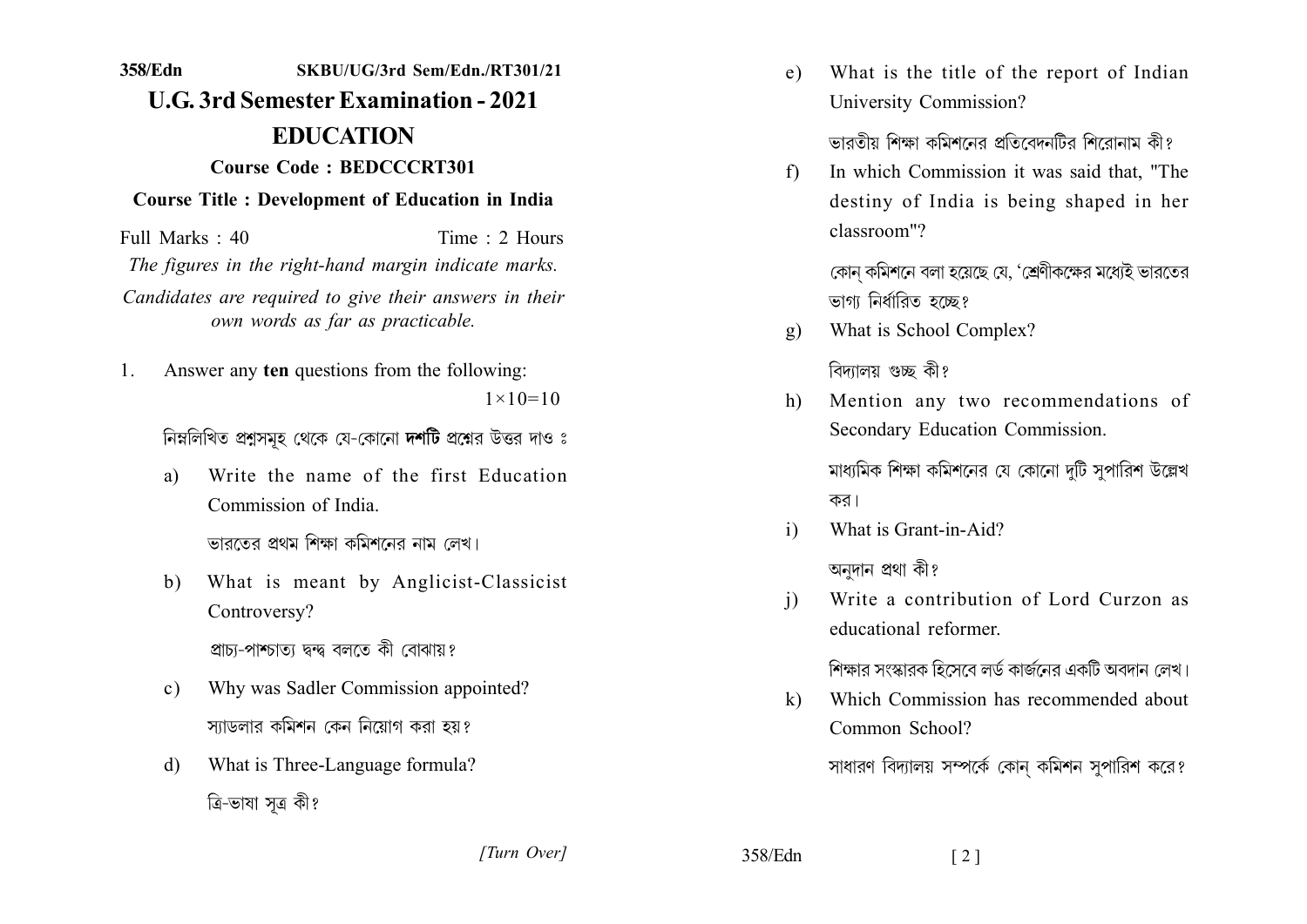- What is the full name of GCPI?  $\left( \right)$  $GCPI$  এর পরো নাম কী?
- What is meant by Nai Talim?  $m$ ) নঈ তালিম বলতে কী বোঝায়?
- What is Educational Equality?  $n)$ শিক্ষামলক সমতা কী?
- Which was the first Educational Conference  $\Omega$ of India?

ভারতের প্রথম শিক্ষা সম্মেলন কোনটি?

Answer any five questions from the following:  $2^{\circ}$  $2 \times 5 = 10$ 

নিম্নলিখিত প্রশ্নসমূহ থেকে যে-কোনো পাঁচটি প্রশ্নের উত্তর দাও ঃ

- What is National Education Movement? a) জাতীয় শিক্ষা আন্দোলন কী?
- What is meant by A-Course and B-Course?  $h$ A--কোৰ্স ও B-কোৰ্স বলতে কী বোঝায়?
- What is Downward Filtration theory?  $c)$ চঁইয়ে পডা নীতি কী?
- Give the concept of Navodaya Vidyalaya.  $\mathbf{d}$ নবোদয় বিদ্যালয়ের ধারণা দাও।
- Write two disadvantages of Macaulay Minute.  $e)$ 
	- মেকলে মিনিটের দটি সীমাবদ্ধতা লেখ।

 $\lceil 3 \rceil$ 

Why Wood's Despatch is called 'Magna Carta'  $f$ of India?

উডের ডেসপ্যাচকে কেন ভারতের 'ম্যাগনা কার্টা' বলা হয় ?

Write the name of any four members of  $\mathfrak{g}$ ) University Education Commission.

বিশ্ববিদ্যালয় শিক্ষা কমিশনের যে কোনো চারজন সদসোর নাম লেখ।

What is meant by Wastage and Stagnation in  $h)$ education?

শিক্ষায় অপচয় ও অনুন্নয়ন বলতে কী বোঝায়?

Answer any two questions from the following: 3.  $5 \times 2 = 10$ 

নিম্নলিখিত যে-কোনো দুটি প্রশ্নের উত্তর দাও ঃ

- Write a short note on Macaulay Minute. a) মেকলে মিনিটের ওপর একটি সংক্ষিপ্ত টীকা লেখ।
- Discuss the opinions of Kothari Commission b) for the improvement of women and backward classes

নারী ও অনগ্রসর শ্রেণীর অগ্রগতির ক্ষেত্রে কোঠারী কমিশনের অভিমত আলোচনা কর।

Discuss the Seven Streams proposed by  $c)$ Mudaliar Commission.

মদালিয়র কমিশন প্রস্তাবিত সপ্তপ্রবাহটি আলোচনা কর।

[Turn Over]

358/Edn